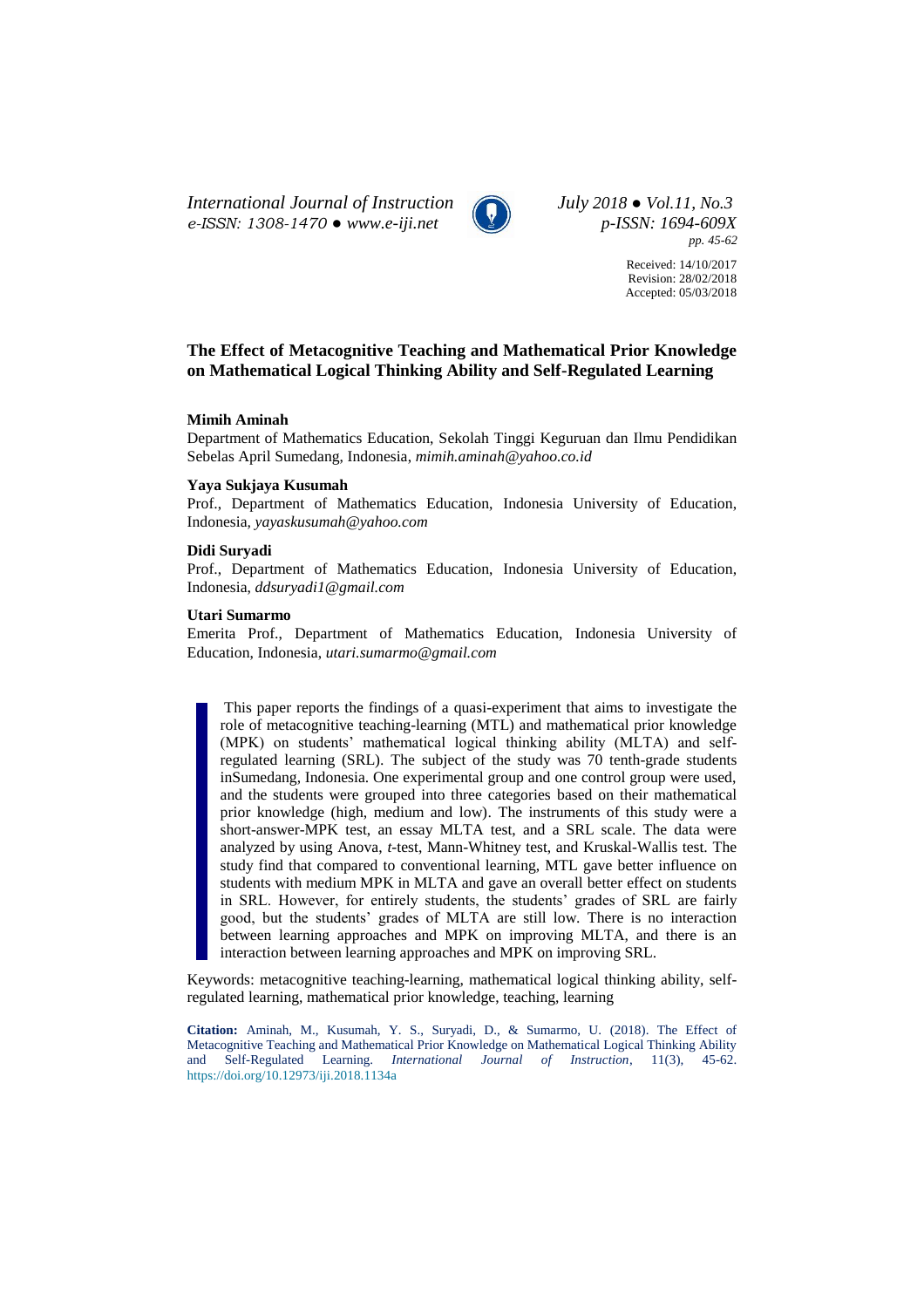# **INTRODUCTION**

Basically, mathematical logical thinking ability (MLTA) and self-regulated learning (SRL) are two of important mathematics learning outcomes that should be improved on Senior High School students. The importance of possessing MLTA and SRL by the students has been in line with the goals of mathematics teaching (NCTM, 2000; Permendiknas, 2006; Kemendikbud, 2012). The goals among others are: a) to draw reason based on mathematical patterns and traits, to draw generalization, to draw conclusion by using rules of inference, to prove, and to clarify mathematical statements; b) to improve self-confidence, to appreciate the beauty of orderliness of mathematics, to perform objective and opened attitude, to be curious, to demonstrate interest and attention on mathematics learning. The first goal illustrated some traits of MLTA, and the second one illustrated part of SRL.

Some studies found that MLTA was still difficult tasks for many senior high students. Even that, difficulty not only for senior high school students but for tertiary students as well (Wason,as cited in Markovits&Barrouillet,2004). In many cases, an adult cannot logically give an exact response to the reasoning cases. Though some researchers state that youngest kids were able to give logical reasoning through abstract or fake premises, but this kind of reasoning was hard for some adults and even for educated person as well (George, as cite in Markovits&Barrouillet, 2004). Some studies (Sumarmo, 1987; Sumarmo et al., 2012; Rohaeti et al., 2014; Setiawati, 2014) reported similar findings namely: students' MLTA were at low to medium grades. To overcome students' difficulties on MLTA, it is necessary to design an innovative teaching-learning approach which gives opportunity to students to exercise to think logically. One of that predicted innovative teaching approach is metacognitive teaching-learning approach (MTLA), which has three main steps namely: modeling, metacognitive scaffolding, and pairs discussion, group discussion, and class discussion. In MTLA, students are awaken for controlling and assessing their thinking process through posing questions and then they attempt to answer accompany with relevant reasons, and for connecting the new knowledge with the previous knowledge (Nindiasari et al., 2014). By carrying out those activities, it is expected for students to motivate to think with having a reason or to think logically.

In any mathematics teaching-learning approach, there are some variables that may be affected on attaining students' good grades on mathematical abilities in general included MLTA, among other things are self-regulated learning (SRL), and mathematical prior knowledge (MPK). The SRL term does not connote learning individually without assistance from other person, but the term constitutes careful self- designing and monitoring processes toward cognitive and affective activities in solving academic tasks. Further, by referring to the nature of mathematics as a systematic discipline, that mathematics contents are composed consecutively and logically, so it is rational that comprehending MPK well, will help students to master the next mathematics contents and the more complex mathematics processes such as MLTA as well. Those aforementioned arguments have motivated researchers to conduct a study for examining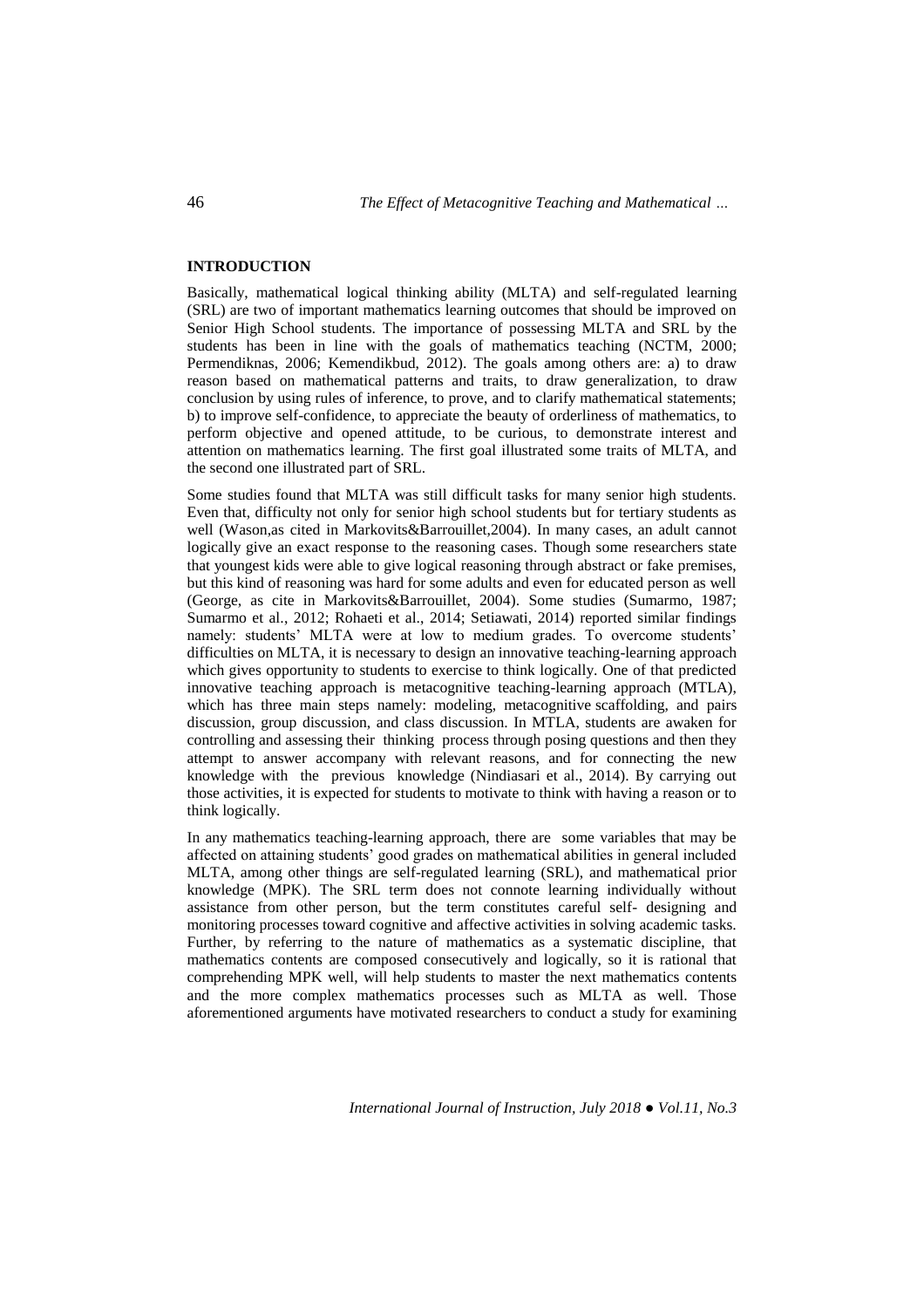the role of MTL and MPK toward the attainment and the normalized gain of students' MLTA and SRL.

## **RESEARCH QUESTIONS**

The research questions are as follows:

- 1. Are there any differences in the achievement and improvement of MLTA and SRL between the students who received MTL and the students who received conventional learning, both observed overall and based on MPK?
- 2. Are there any interactions between learning approach and MPK to the achievement of MLTA and SRL?
- 3. What kinds of difficulties are faced by the students in solving the problems of using mathematical logical thinking?

#### **RESEARCH OBJECTIVES**

Based on the research question above, this study aims as follows:

- 1. To review the differences in achievement and improvement of MLTA and SRL between the students who received MTL and the students who received conventional learning both reviewed overall and based on MPK.
- 2. To examine whether there is any interaction between learning approach and MPK to the achievement of MLTA and SRL.
- 3. To describe the difficulties which have been experienced by the students in solving the problems of mathematical logical thinking.

#### **CONTEXT AND REVIEW OF LITERATURE**

#### **Mathematical Logical Thinking Ability**

In general, logical thinking is defined as a process of making judgments, reasons, and other forms of dynamic thinking to arrive at correct conclusion. Some of experts analyze the term of logical thinking differently. Tobin and Capie (1981) by referring to Piaget's theory of child intellectual cognitivedevelopment, assessed logical thinking ability of students by using the Test of Logical Thinking (TOLT) which enclosed five components namely: controlling variable,proportional reasoning, probabilistic reasoning, correlational reasoning, and combinatorial reasoning. Some of other experts define the term of logical thinking as follow: to draw conclusion by using reasoning consistently (Albrecht, 1984); thinking based on reasoning (Strydom, as cited in Aminah, 2011); thinking based on certain pattern or based on the rules of inference (Suryasumantri, Minderovic&Sponias, as cited in Aminah, 2011); thinking which included induction, deduction, analysis, and synthesis activities (Ioveureyes, as cited in Aminah, 2011). When the object of logical thinking is mathematical problems or ideas, then it is called mathematical logical thinking. Macdonald (Mubark, 2005) described the logical thinking in mathematics as "the idea that there are certain basic rules of grammar with which we can organize our discussion in mathematics is what make it possible to establish that certain things are 'true' in mathematics".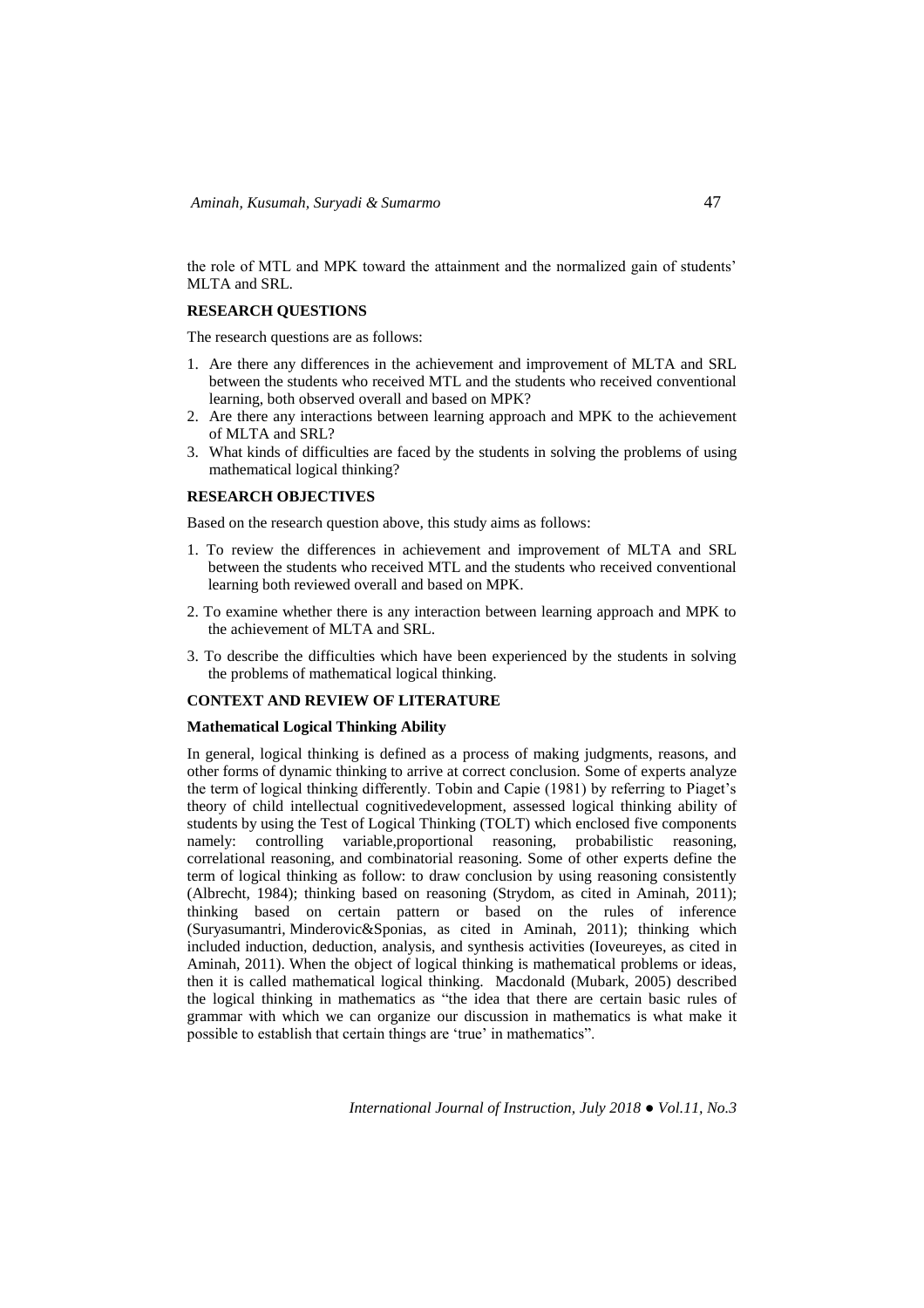Next, some researchers developed tests which are specifically designed to measure logical thinking ability in the field of study or particular topics constructed by Piaget's logical operation. Norman (Sezen& Bulbul, 2011) measured the logical thinking ability for the chemistry topic, which components consist of proportional reasoning, variant control, probability reasoning, relation, and association. Leongson&Limjap (2003) assessed MLTA of high school students. The reasoning pattern measured covers classification,seriation, logical multiplication,compensation, proportionality, probability,and correlation. The items are limited to geometry, arithmetic, statistics and algebra. Sumarmo, et al., (2012) researched the MLTA of high school students on proportional reasoning, probability reasoning, correlational reasoning, combinatorial reasoning, analogy, and mathematical proof.

In this research, the MLTA components measured are as follows.

### 1) Proportional reasoning.

Proportionality refers to relative magnitude of the increase and decrease of ratios. Proportional thinking is the establishment of relations of one part to another or of a whole with respect to magnitude, quantity or degree (Leongson & Limiap, 2003).

# 2) Probability reasoning

Probability refers to reasons in time of the likelihood of possible outcomes. Probability is the chance of an event. Probability reasoning is ability to count the number of all objects (*N*) and the number of a certain object (*n*) among them, and determine the chance of selection as a fraction (*n*/*N*) (Leongson&Limjap, 2003).

### 3) Correlational reasoning

Leongson&Limjap (2003, p. 7) defined "Correlational thinking is the establishment of correlation or causal relationship. It may also refer to the presentation or setting forth so as to show relationships." Also, described correlational reasoning as "Can reason with relationships of variables or symbols".

#### 4) Combinatorial reasoning

Bernoulli (Batanero et al., 1997) described combinatorics as "the art of enumerating all the possible ways in which a given number of objects may be mixed and combined so as to be sure of not missing any possible result." It can be said that combinatorial reasoning is the ability to combine different variables of a set containing those variables to make all possible combinations.

#### 5) Generalization

Mason et al. (Mubark, 2005, p. 7) defined the process of generalization as "moving from a few instances to making guesses about a wide class of cases." Stacey (Mubark, 2005, p. 7) described generalization as the process whereby "general rules are discovered by articulating the patterns observed in many particular cases." Meanwhile, according to Tall (1991) the term "generalization" is used in mathematics to denote process in which concepts are seen in broader context and also the product of that process.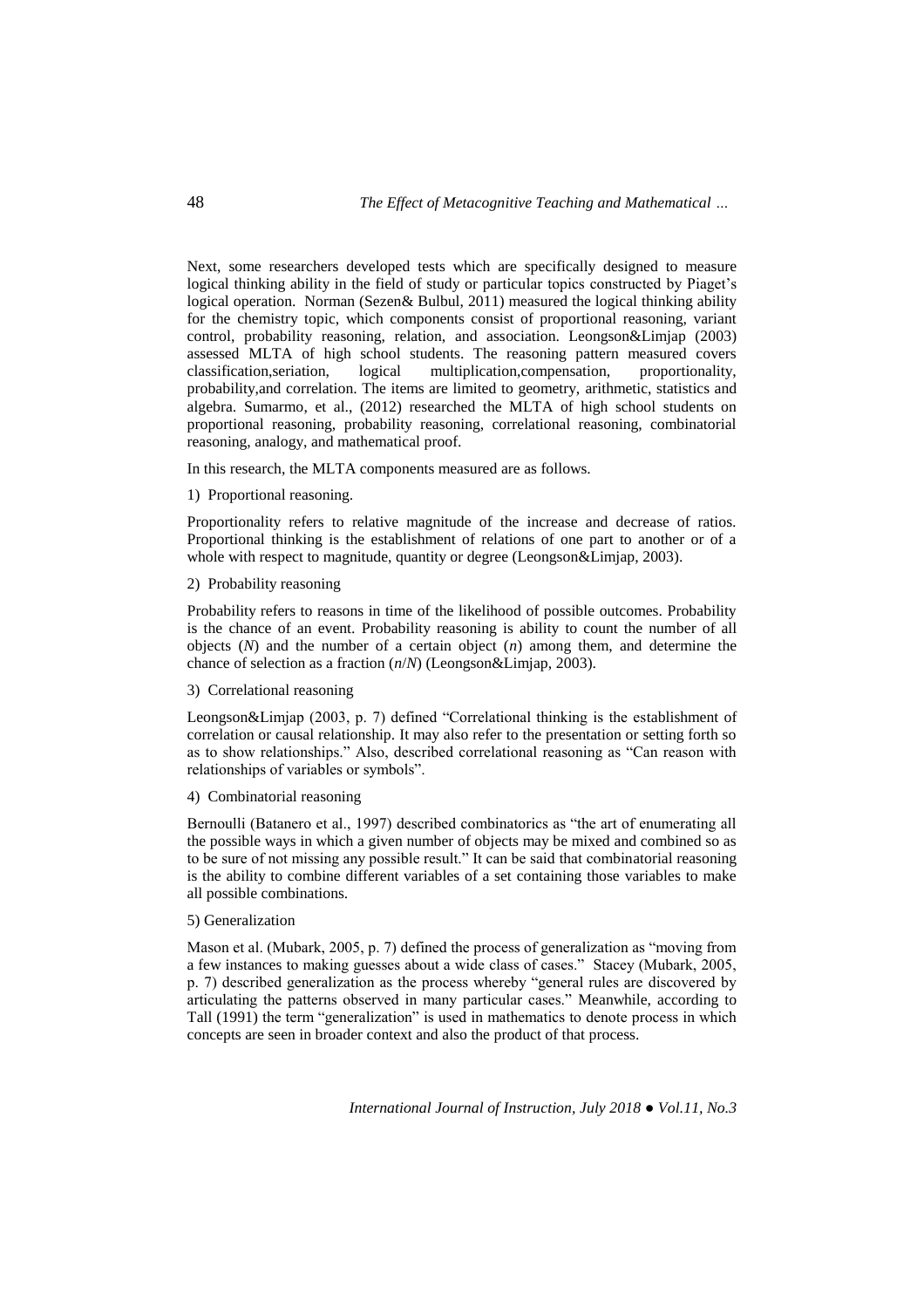# 6) Analogy

The definition of analogy can be understood from the definition of mathematical analogical thinking expressed by Kinard&Kozulin (2008, p. 88) as follows

Analyzing the structure of both a well-understood and a new mathematical operation, principle, or problem, forming relational aspects of the components of each structure separately, mapping the set of relationships from the well-understood structure to the set of relationships for the new structure, and using one's knowledge about the wellunderstood situation along with the mapping to construct understanding and insight about the new situation.

#### 7) Mathematical proof

Milton & Reeves (Mubark, 2005) described mathematical proof as that which includes "the formation of a chain of 'valid' reasoning that leads to a conclusion. It is a process of 'authentication' or a process wherein the truth or fallacy of a claim is established."

### **Self-Regulated Learning**

Observing the processes which occur on MLTA, so MLTA is classified as higher-order mathematical thinking that need specific affective behaviors. One of affective behaviors is self-regulated learning (SRL). There are some other terms related to SRL, namely self-regulated thinking, self-directed learning, self-efficacy, and self-esteem. The meanings of those terms are not same exactly but they have some similar traits, and they have positive role on learning. Among those terms, the most important role to learning process is SRL.

Some of writers (Zimmerman, 1990;Pintrich, 2000; Schunk&Ertmer,2000; Paris & Paris, 2001;Wongsri et al., 2002) defined SRL in different ways but they had three main similar characteristics namely: planning a goal, selecting strategy, and monitoring cognitive and affective process happened in solving an academic task. SRL constitutes careful self-designing and monitoring process toward cognitive and affective processes in solving academic tasks. Theyproposed that SRL constitutes recursive cycle of cognitive activities that enclosed: to analyze tasks, to select, to adopt, or to determine approach strategy for obtaining learning goal; and to monitor the learning outcome and strategy had been done. Based on above experts' ideas then Sumarmo (2013) summarized the indicator of SRL as follows: a) to have intrinsic learning initiative and motivation; b) to have habit of diagnosing learning needs; c) to determine learning goal/target; d) to monitor, to manage, and to control learning; e) to consider difficulties as challenges; f) to take advantage of and to seek relevant sources; g) to select and to implement learning strategy; h) to assess learning process and learning outcome; i) to possess self-efficacy and self-concept.

Briefly, self-regulated learning is an individual activity to regulate his/her own learning activities that involves controlling and monitoring aspects (planning goals, managing, monitoring, and evaluating learning processes and outcomes), aspects of motivation (interest, effort, persistence, self-efficacy), and aspects of behavior (utilizing the environment to optimize learning).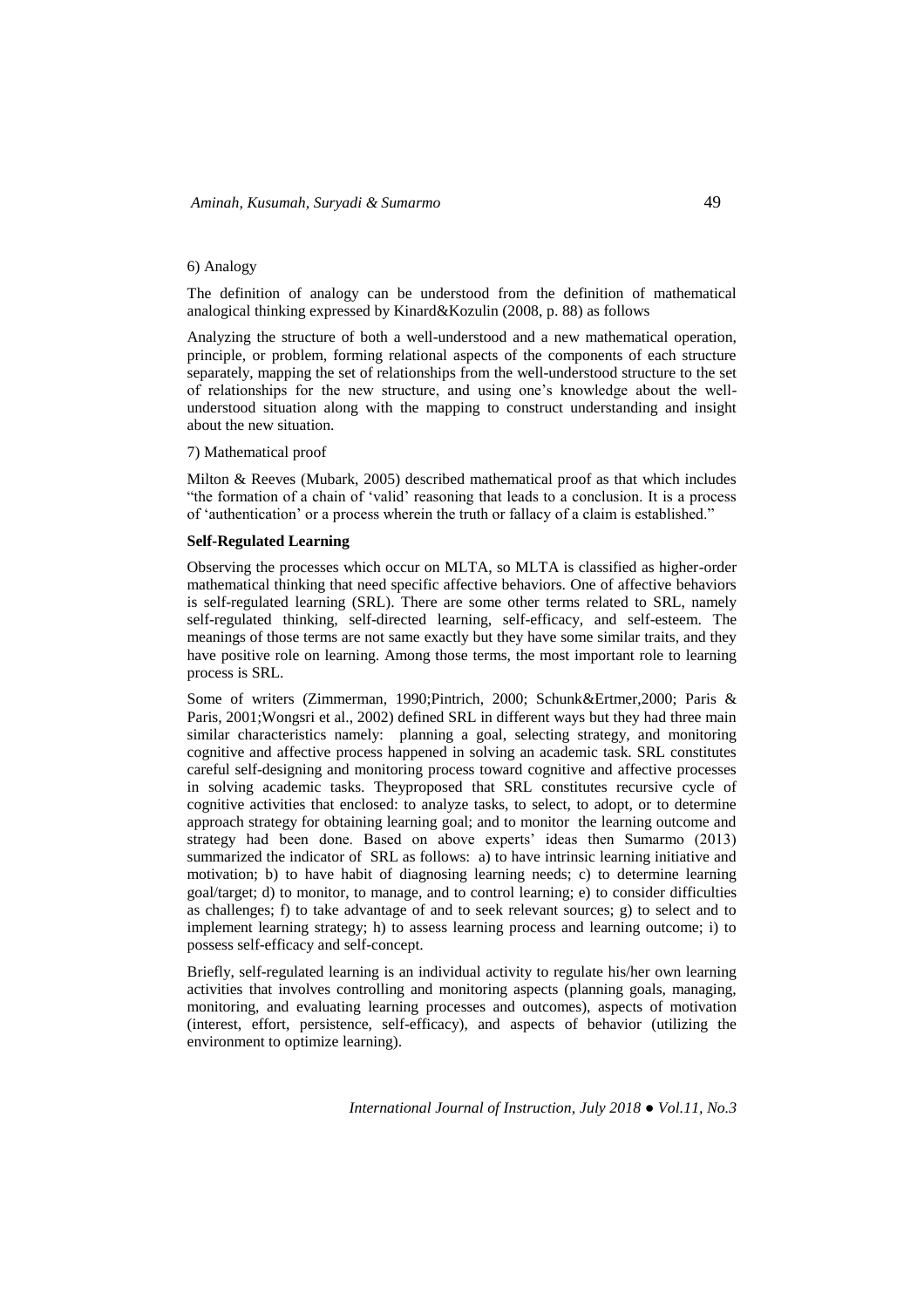### **Metacognitive Teaching-Learning Approach**

Metacognitive teaching-learning approach (MTLA) constitutes an approach which emphasize on promoting students' awareness toward their abilities through accustomization to pose metacognitive questions or problems that enclose understanding on mathematics concepts and problems; to improve connection among new knowledge and previous knowledge; to use relevant strategy; and to reflect process and outcome. (Nindiasari et al.,2014).Metacognitive strategy instruction familiarizes students with five factors of metacognitive knowledge including planning, evaluation, problem solving, directed attention, mental translation and person knowledge; and these factors can develop self-regulated learning and provide a context for interpretation (Rahimirad&Zare-ee, 2015).

In this research, the MTLA contain four main components namely: think-aloud; metacognitive scaffolding, pair discussion, group discussion, class discussion, and metacognitive journal writing. First component of MTLA is think-aloud. The thinkaloud strategy begins with modeling by the teacher, expressing loudly all thoughts and feelings that arise while carrying out a task; for example when solving problems, conducting investigations, reading textbook notes, and so on. So, students can hear it and follow the demonstrated thought process.

The second component of MTLA is metacognitive scaffolding. It constitutes an effective strategy to enter the ZPD on Vygotsky's theory (Kinard&Kozulin, 2008). It bridges the gap between what students can do on their own ways and what they can do with assistance by others.In scaffolding, through posing questions teachers provide opportunities to students to expand their previous skills and knowledge. So, by scaffolding, teachers transform complex and difficult tasks become easier tasks to handle and to manage by students.

The third component of MTLA is pair discussion, group discussion, class discussion. According toVygotsky's theory of social constructivism, learning meaningfully will occurs in a social context. When students interact with each other, they share information and suggestion to other members of the group. All members of the group believe that they need each other and receive feedback and they share their ways of thinking and their ways to solve problems to each other. By metacognitive scaffolding, then students construct their new insight, knowledge, and skills meaningfully. Like that, learning in small groups will motivate students to be able to overcome conflict and contradiction which arise while discussion happened and they construct a new and more appropriate knowledge.

The fourth component of MTLA is metacognitive journal writing. When students write an interesting topic in order to be published in a journal, they should compile it accurately. For this reason, students should clarify and reflect their thought rationally and precisely. These activities need students use their metacognitive thinking.

# **Relevant Studies**

Some studies reported the superiority of metacognitive teaching-learning than conventional teaching on enhancing various mathematics abilities such as: Muin (2005)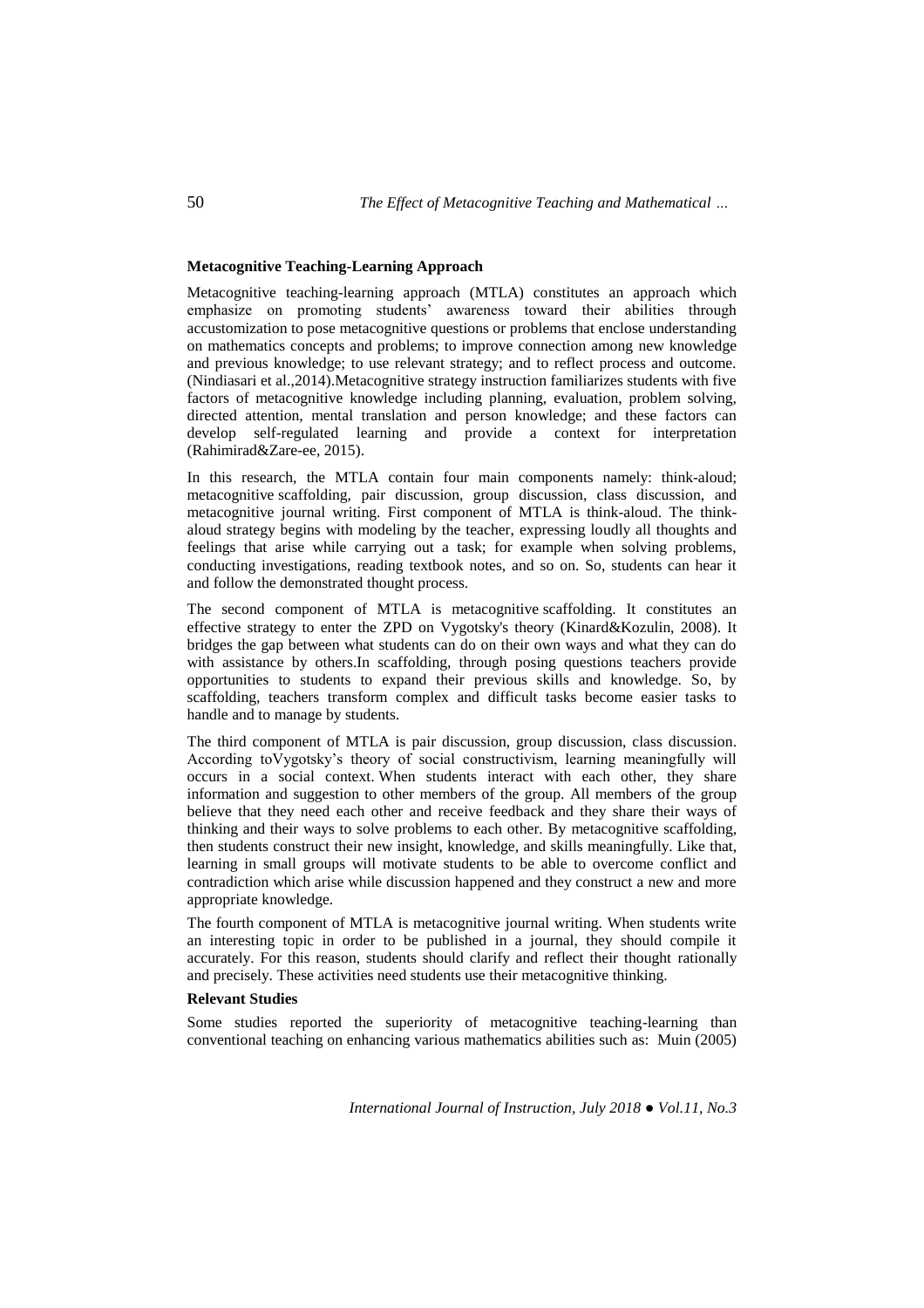on high level mathematical thinking ability andNindiasari et al. (2014) on mathematical understanding and communication abilities and on mathematical reflective thinking ability. All three of them are studies toward senior high school students. Besides that, some studies on MLTA(Sumarmo, 1987;Pape, et al., 2003;Yenilmez et al., 2005; Sumarmo et al., 2012; Rohaetiet al, 2013;Setiawati, 2014) toward high school students reported that MLTA was difficult mathematics task for the majority of high school students. That statement was portrayed in the findings of the studies that students attained MLTA at low to medium grades. Maya and Sumarmo (2011) by using direct and indirect teaching approach reported different finding on students' mathematical reasoning ability which it was categorized at good grade.

Some studies concerning SRL of high school and tertiary students (Fahinu, 2007; Ratnaningsih, 2007;Sugandi, 2010;Tandililing, 2010; Qohar&Sumarmo, 2013; Rohaeti et al., 2013; Jayadipura, 2014) reported similar findings among others, various innovative teaching approaches confer good role toward students' SRL. Students who were taught by various innovative teaching approaches attained higher grade SRLthan students who were taught by conventional teaching. Those findings pointed out that various innovative teaching-learning which confer opportunity to students for learning actively encouraged students' SRL. Besides that, other variable such as PMK gave positive role to development of students' SRL (Qohar&Sumarmo, 2013, Ratnaningsih, 2007, Sugandi, 2010). Those studies reported the higher students' PMK and school level it were found the higher students' SRL as well. Likewise, Yang (Sumarmo, 2013) reported positive finding that students with high SRL: tended to learn better in their own control, are able to control, to evaluate, and to manage their learning effectively, to save their time in solving their tasks, and to manage their time efficiently.

#### **METHOD**

#### **Experimental Design**

The experiment design which was used in this research is *Nonequivalent [Pretest and post-test] Control-Group Design* as follows:

| Group A |  |  |
|---------|--|--|
| Group B |  |  |

In such design,  $X = Metacognitive teaching-learning$ ,  $O = Test of MLTA$  and SRL, the group A is an experimental class and the group B is a controlling class.

# **Participants**

Subject of the research was the  $10<sup>th</sup>$  grade students of a state senior high school at West Java Province, Indonesia. The experiment class consists of 36 students, 15 malestudents and 21 female-students;and the control class consists of 34 students,12 malestudents and 22 female-students. The implementation and the data collection at school were held during one full-semester. The materials which were discussed during conducting the research were (1) forms of exponents, roots, and logarithms, (2) quadratic functions and parabola, (3) quadratic equations and quadratic inequalities, and (4) system of linear equations.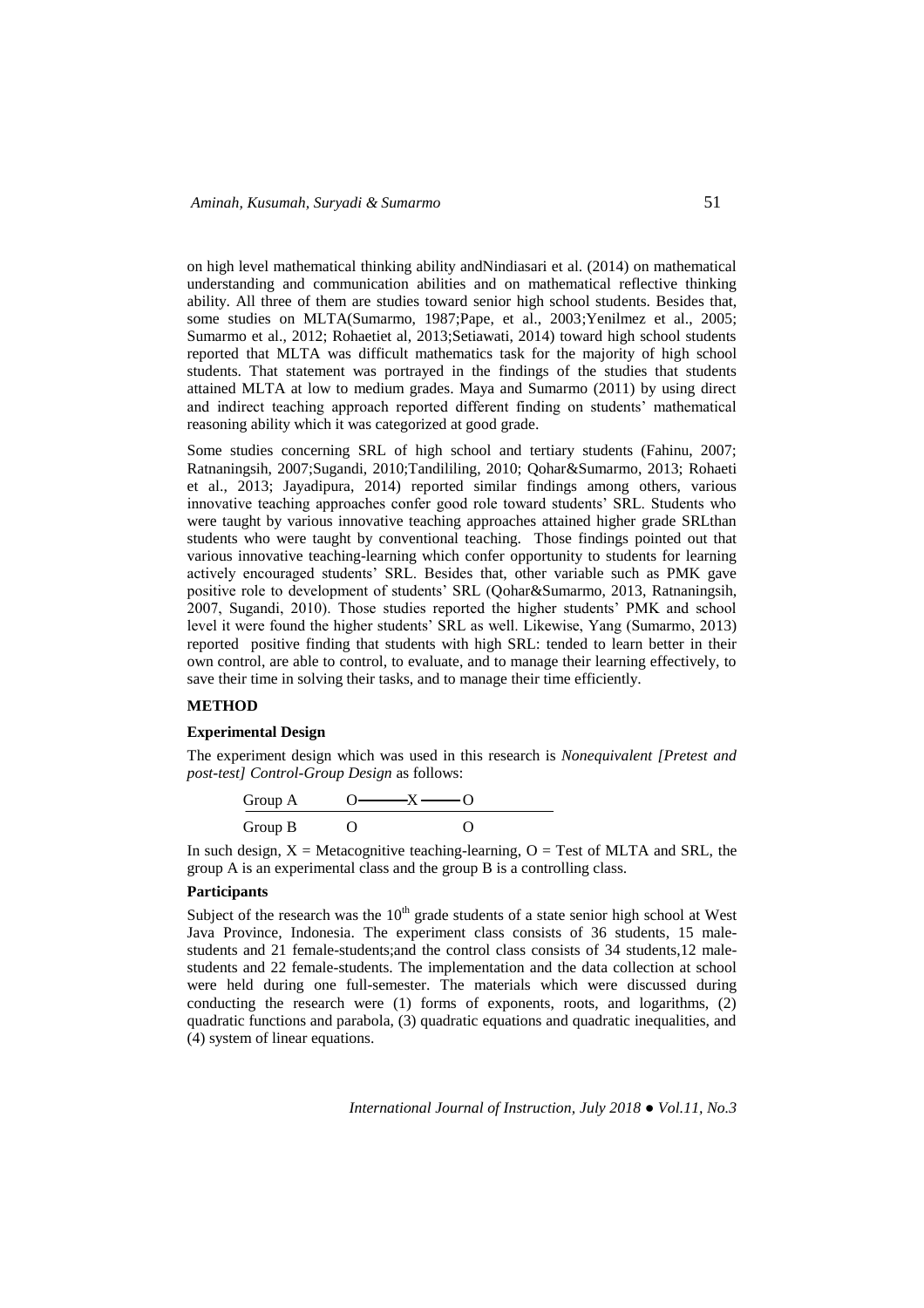### **Instruments**

All of the instruments were developed by the researchersin this study and through doing the try outto fulfill the requirements of qualified validity, reliability.

# **1) Test of Mathematical Prior Knowledge (MPK)**

Test of MPK was required to measure the students' mathematical prior knowledge about the materials of mathematics which were studied before, when they were at junior high schools. The materials support in learning the core of discussion which was discussed during this research. Type of MPK test items was short complete, all of it was 20 items. The right answer was given score 1, and the wrong answer was given score 0. The ideal maximum score was 20. The category of MPK was as follows.

Table 1 Category of MPK Group Mastery Level Scores High  $75\% - 100\%$   $15 - 20$ Middle  $55\% - 74\%$  11 - 14 Low  $< 55\%$  0 - 10

The validity coefficients ofthose items ranged from 0.42 to 0.66 (medium and high), and thereliability coefficient was 0.84 (high).

# **2) Test of Mathematical Logical Thinking Ability (MLTA)**

Mathematical logical thinking ability was measured by the test for mathematical logical thinking. The test consisted of eight items, which belong to seven main aspects as described above. The scoring system of mathematical logical thinking was suited from complexity and accomplishment of every question.Three questions each had a score of 1 to 4, one question had a score of 1 to 6, and four questions each had a score of 0 to 8. So, sum of ideal maximum score was 50. The validity coefficients  $(r_{xy})$  of those items ranged from 0.50to 0.82 (medium and high), and the reliability coefficient  $(r_{11})$  was 0.72 (high).

### **3) Self-Regulated Learning (SRL) Scale**

Students' SRL behavior was measured using Likert model attitude scale. The scale contained 42 items of statements, with aspects revealed: (1) controlling and monitoring (planning goals, managing, monitoring, and evaluating learning processes and outcomes), (2) motivation (interest, effort, persistence, self-efficacy), and (3) behavior (utilizing the environment to optimize learning).The discriminatory power coefficients (*T*) of the items ranged from 1.85 to 6.77( $t_{lab}$  = 1.76), and there liability coefficientwas 0.90 (high).

# **Techniques of Data Analysis**

The data which were processed was the scores of pre-test, post-test, and N-gain. To the collected data, the analysis of inferential and descriptive statistics was done. The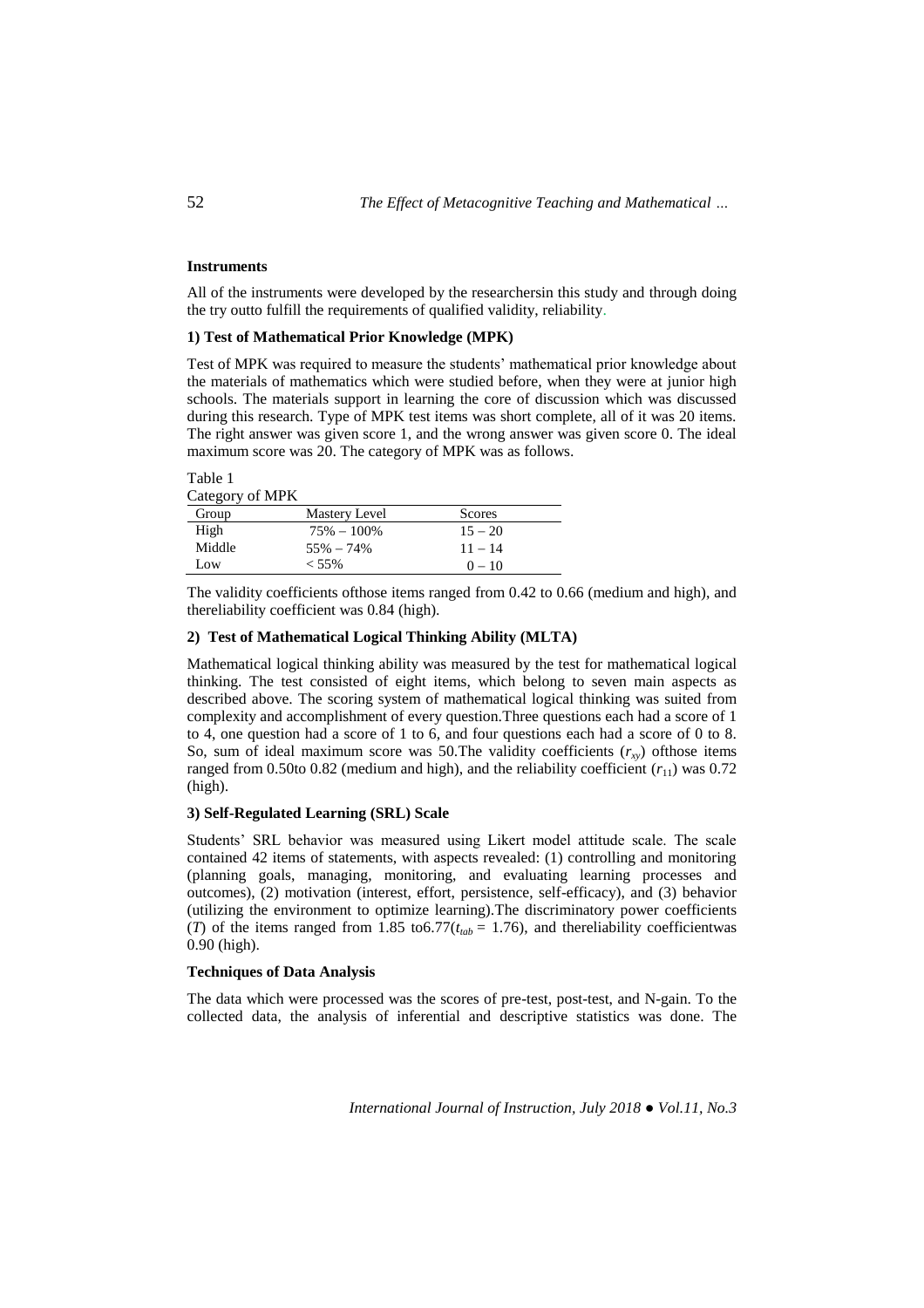statistic analysis used in this research is one way Anova, *t-*test, Mann-Whitney test, danKruskal-Wallis testwith significance level 0.05.

# **FINDINGS**

# **1) Mathematical Logical Thinking Ability (MLTA) and Self-Regulated Learning (SRL)**

The description of MLTA and SRL of students are presented in Table 2. Table 2

|  | Pre-test and Post-test and the N-Gain of MLTA and SRL |
|--|-------------------------------------------------------|
|--|-------------------------------------------------------|

|             |            |                  |         | Metacognitive Teaching-Learning (MTL) |        |             |          | <b>Conventional Teaching</b> |         |    |
|-------------|------------|------------------|---------|---------------------------------------|--------|-------------|----------|------------------------------|---------|----|
| Variable    | <b>MPK</b> | Sta<br>t         | Pretest | Post-test                             | N-gain | $\mathbf n$ | Pre-test | Post-test                    | N-gain  | n  |
|             |            |                  |         |                                       |        |             |          |                              |         |    |
|             | High       | x                | 6.88    | 41.13                                 | 0.79   | 8           | 8.10     | 37.50                        | 0.70    | 10 |
|             |            | $\frac{\%}{\%}$  | 13.76   | 82.26                                 |        |             | 16.20    | 75.00                        |         |    |
| <b>MLTA</b> |            | $\boldsymbol{S}$ | 4.02    | 2.75                                  | 0.06   |             | 2.23     | 2.23                         | 0.09    |    |
|             |            |                  |         |                                       |        |             |          |                              |         |    |
|             |            | x                | 2.07    | 32.21                                 | 0.63   | 14          | 3.36     | 27.27                        | 0.51    |    |
|             | Med        | $\%$             | 4.14    | 64.42                                 |        |             | 6.72     | 54.54                        |         | 11 |
|             |            | $\boldsymbol{S}$ | 2.13    | 6.29                                  | 0.12   |             | 2.91     | 5.33                         | 0.12    |    |
|             |            |                  |         |                                       |        |             |          |                              |         |    |
|             |            | š                | 1.36    | 21.36                                 | 0.41   | 14          | 1.69     | 20.62                        | 0.39    |    |
|             | Low        | %                | 2.72    | 42.72                                 |        |             | 3.38     | 41.24                        |         | 13 |
|             |            | $\boldsymbol{S}$ | 2.47    | 4.38                                  | 0.08   |             | 1.55     | 4.33                         | 0.08    |    |
|             |            |                  |         |                                       |        |             |          |                              |         |    |
|             | Total      | ž                | 2.86    | 29.97                                 | 0.58   | 36          | 4.12     | 27.74                        | 0.51    | 34 |
|             |            | $\%$             | 5.72    | 59.94                                 |        |             | 8.24     | 55.48                        |         |    |
|             |            | $\boldsymbol{S}$ | 3.47    | 9.14                                  | 0.18   |             | 3.48     | 8.31                         | 0.16    |    |
|             |            |                  |         |                                       |        |             |          |                              |         |    |
|             | High       | ż                | 144.38  | 157.13                                | 0.18   | 8           | 152,00   | 152,50                       | 0.01    | 10 |
|             |            | %<br>            | 68.10   | 74.12                                 |        |             | 71.70    | 71.93                        |         |    |
|             |            | $\boldsymbol{S}$ | 15.22   | 11.09                                 | 0,15   |             | 4.78     | 12.48                        | 0.16    |    |
| <b>SRL</b>  |            |                  |         |                                       |        |             |          |                              |         |    |
|             | Med        | ž                | 140.14  | 151.43                                | 0,14   | 14          | 136.09   | 133.82                       | $-0.04$ | 11 |
|             |            | $\%$             | 66.10   | 71.43                                 |        |             | 64.19    | 63.12                        |         |    |
|             |            | $\boldsymbol{S}$ | 14.11   | 10.55                                 | 0.14   |             | 11.60    | 11.20                        | 0.13    |    |
|             |            |                  |         |                                       |        |             |          |                              |         |    |
|             | Low        | š                | 131.71  | 140.64                                | 0.11   | 14          | 142.46   | 144.00                       | 0.02    | 13 |
|             |            | $\frac{\%}{\%}$  | 62.13   | 66.34                                 |        |             | 67.20    | 67.92                        |         |    |
|             |            | $\boldsymbol{S}$ | 9.56    | 14.32                                 | 0.14   |             | 8.84     | 11.72                        | 0.10    |    |
|             |            |                  |         |                                       |        |             |          |                              |         |    |
|             | Total      | šč               | 137.81  | 148.50                                | 0.14   | 36          | 143.21   | 143.21                       | 0.00    | 34 |
|             |            | $\frac{9}{6}$    | 65.00   | 70.05                                 |        |             | 67.55    | 67.55                        |         |    |
|             |            | $\boldsymbol{S}$ | 13.46   | 13.68                                 | 0.14   |             | 10.77    | 13.65                        | 0.13    |    |

Note: % out of Ideal score; Ideal score of MLTA is 50; and Ideal score of SRL is 212.

The findings points out that in entirely students, in pre-test there is no difference grades of MLTA of students in both classes and those grades are at very low level (5.72% and 8.24% out of ideal score). Like that, in post-test there is no difference of MLTA and its N gain, between students who were taught by MTL (59.94 % out of ideal score, N-gain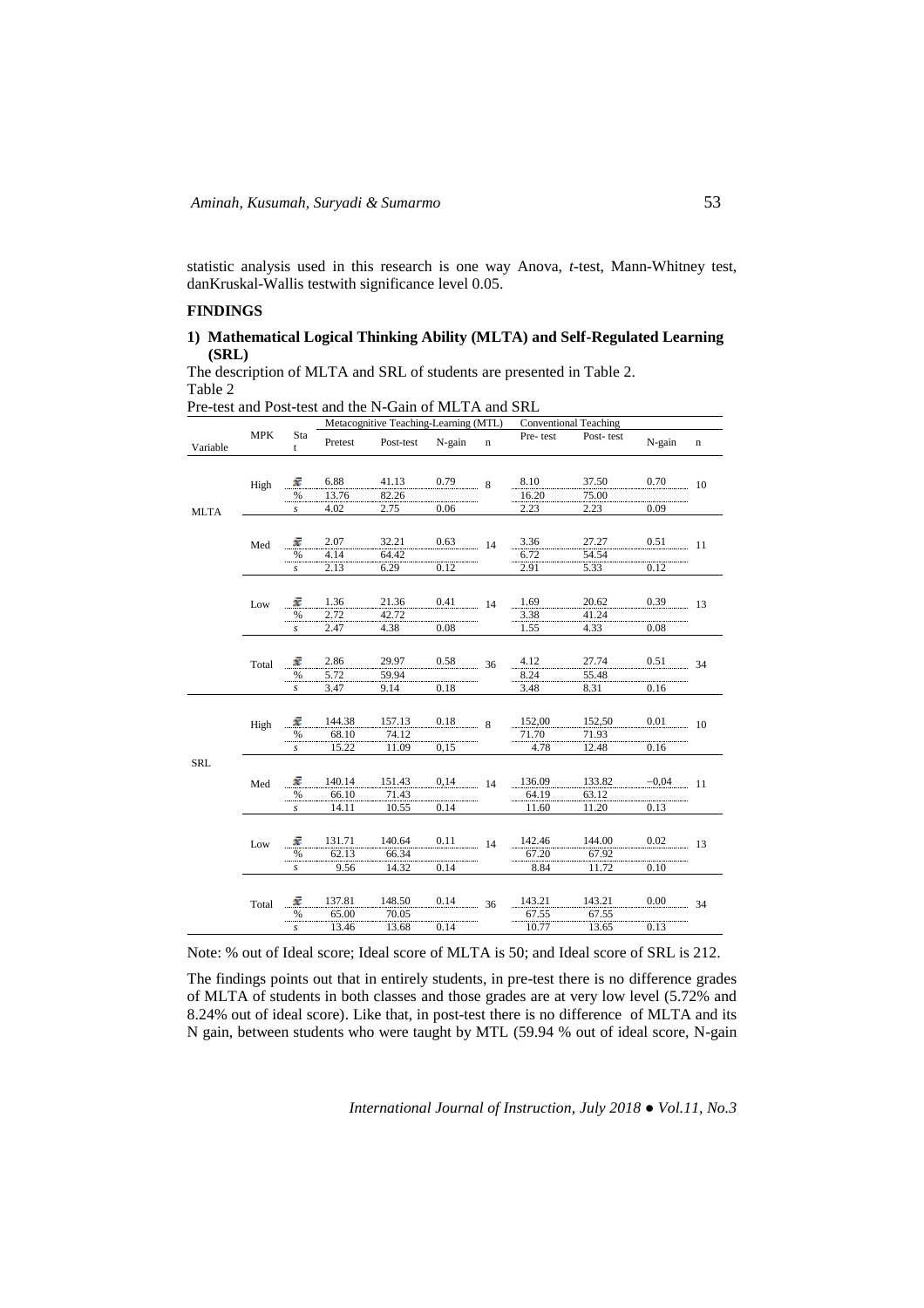was 0,58) and students who were taught by conventional teaching (55.48 % out of ideal score, and N-gain was 0,51), and those students' grades of MLTA are at medium grade level.

One of the difference tests results of MLTA are presented in Table 3.a, Table 3.b, and Table 3.c, and othersare summarized in the Table4.

Table 3.a Tests of Normality of MLTA Post-Test on Total Students Tests of Normality

| Tests of Normanty               |                         |                                 |    |      |                  |    |      |  |  |
|---------------------------------|-------------------------|---------------------------------|----|------|------------------|----|------|--|--|
|                                 | Teaching                | Kolmogorov-Smirnov <sup>a</sup> |    |      | Shapiro-Wilk     |    |      |  |  |
|                                 |                         | <b>Statistic</b>                |    | Sig. | <b>Statistic</b> | df | Sig. |  |  |
| Post-test                       | Metacognitive           | .144                            | 36 | .058 | .927             | 36 | .090 |  |  |
| MLTA Total                      | Conventional            | .144                            | 34 | 071  | .953             | 34 | 051  |  |  |
| $\mathbf{r}$ . The $\mathbf{r}$ | $\sim$ $\sim$<br>$\sim$ |                                 |    |      |                  |    |      |  |  |

a. Lilliefors Significance Correction.

The data in the two classes were normally distributed (Sig =  $0.090>0.05$  and Sig = 0.051> 0.05). Furthermore, the homogeneity of variance test was done.

#### Table 3.b

Tests of Homogeneity of Variances of MLTA Post-Test on Total Students

| Test of Homogeneity of Variances |  |  |  |  |  |  |  |  |
|----------------------------------|--|--|--|--|--|--|--|--|
| Post-test MLTA Total             |  |  |  |  |  |  |  |  |
| Levene Statistic                 |  |  |  |  |  |  |  |  |
| 248                              |  |  |  |  |  |  |  |  |

The data in both classes had a homogeneous variance (Sig =  $0.620 > 0.05$ ). The final step was to test the difference between two means.

# Table 3.c

Tests of Difference between Two Means of MLTA Post-Test on Total Students

|                    |                                |                                               |      |      |       | <b>Independent Samples Test</b> |         |                                     |                                                 |        |
|--------------------|--------------------------------|-----------------------------------------------|------|------|-------|---------------------------------|---------|-------------------------------------|-------------------------------------------------|--------|
|                    |                                | Levene's Test<br>for Equality of<br>Variances |      |      |       | t-test for Equality of Means    |         |                                     |                                                 |        |
|                    |                                | F                                             | Sig. | T    | df    | $Sig. (2-$<br>tailed)           | Mean    | Std. Error<br>Difference Difference | 95% Confidence<br>Interval of the<br>Difference |        |
|                    |                                |                                               |      |      |       |                                 |         |                                     | Lower                                           | Upper  |
| Post-<br>test MLTA | Equal variances<br>assumed     | .248                                          | .620 | .914 | 68    | .364                            | 1.24265 | 1.35891                             | $-1.4690$                                       | 3.9543 |
| Total              | Equal variances<br>not assumed |                                               |      | .916 | 67.99 | .363                            | 1.24265 | 1.35625                             | $-1.4637$                                       | 3.9490 |

There is no difference in the MLTA post-test of the experimental class and control class students (Sig =  $0.364 > 0.05$ ).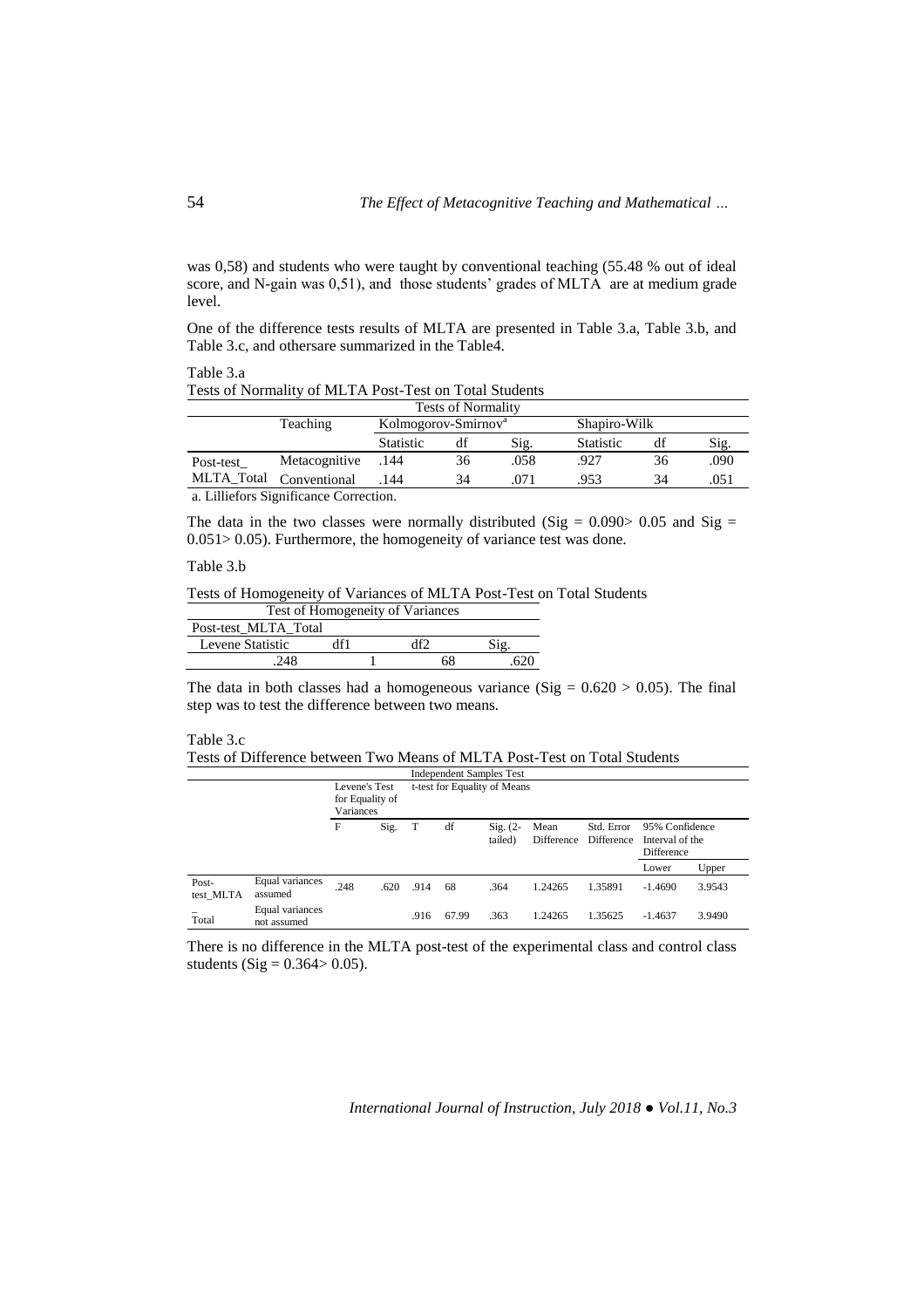| Table 4                                                    |  |
|------------------------------------------------------------|--|
| Difference Tests of MLTAInter Groups on the Same MPK Level |  |

| <b>MPK</b>         | Pretest |                | Post-test |                  |       | N-Gain           |  |  |
|--------------------|---------|----------------|-----------|------------------|-------|------------------|--|--|
|                    | Sig.    | Interpretation | Sig.      | Interpretation   | Sig.  | Interpretation   |  |  |
| High-High          | 0.446   | No difference  | 0.048     | <b>Different</b> | 0.033 | <b>Different</b> |  |  |
| Med-Med            | 0.278   | No difference  | 0.041     | Different        | 0.023 | Different        |  |  |
| Low-Low            | 0.154   | No difference  | 0.661     | No difference    | 0.543 | No difference    |  |  |
| <b>Total-Total</b> | 0.074   | No difference  | 0.364     | No difference    | 0.190 | No difference    |  |  |

Look out over from level of MPK (high, medium, low), in both classes, the higher the students' MPK there are found the higher students' MLTA and their N-gain of as well or students' MLTA and their N-gain are increased (see Table 2). These findings points out that MPK take a good role toward the attainment of students' MLTA and their Ngain.

Table 5 presents one of thedifference tests results of students' SRL on high level, and others are summarized in the Table 6.

Table 5

Table 6

Tests of Difference between Two Means of MLTA N-gain of High Level Students

|                                |              | Ranks |                   |              |
|--------------------------------|--------------|-------|-------------------|--------------|
|                                | Teaching     | N     | Mean Rank         | Sum of Ranks |
|                                | Metakognitif | 8     | 12.44             | 99.50        |
| N.gain SRL H                   | Konvensional | 10    | 7.15              | 71.50        |
|                                | Total        | 18    |                   |              |
| Test Statistics <sup>a</sup>   |              |       |                   |              |
|                                |              |       | N.gain SRL H      |              |
| Mann-Whitney U                 |              |       | 16.500            |              |
| Wilcoxon W                     |              |       | 71.500            |              |
| Z.                             |              |       | $-2.090$          |              |
| Asymp. Sig. (2-tailed)         |              |       | .037              |              |
| Exact Sig. [2*(1-tailed Sig.)] |              |       | .034 <sup>b</sup> |              |

a. Grouping Variable: Pembelajaran

b. Not corrected for ties.

There is a difference in the increase of the students' SRL on high level in the experimental class and control class (Sig.  $= 0.037 \le 0.05$ ).

| Difference tests of SRL inter groups on the same MPK level |          |                   |       |                  |       |                  |  |  |  |  |
|------------------------------------------------------------|----------|-------------------|-------|------------------|-------|------------------|--|--|--|--|
| <b>MPK</b>                                                 | Prescale |                   |       | Post-scale       |       | N-Gain           |  |  |  |  |
|                                                            | Sig.     | Interpretation    | Sig.  | Interpretation   | Sig.  | Interpretation   |  |  |  |  |
| High-High                                                  | 0.350    | No difference     | 0.419 | No difference    | 0.037 | Different        |  |  |  |  |
| Med-Med                                                    | 0.427    | No difference     | 0.001 | <b>Different</b> | 0.003 | <b>Different</b> |  |  |  |  |
| Low-Low                                                    | 0.011    | <b>Difference</b> | 0.543 | No difference    | 0.080 | No difference    |  |  |  |  |
| Total-Total                                                | 0.069    | No difference     | 0.036 | <b>Different</b> | 0.000 | Different        |  |  |  |  |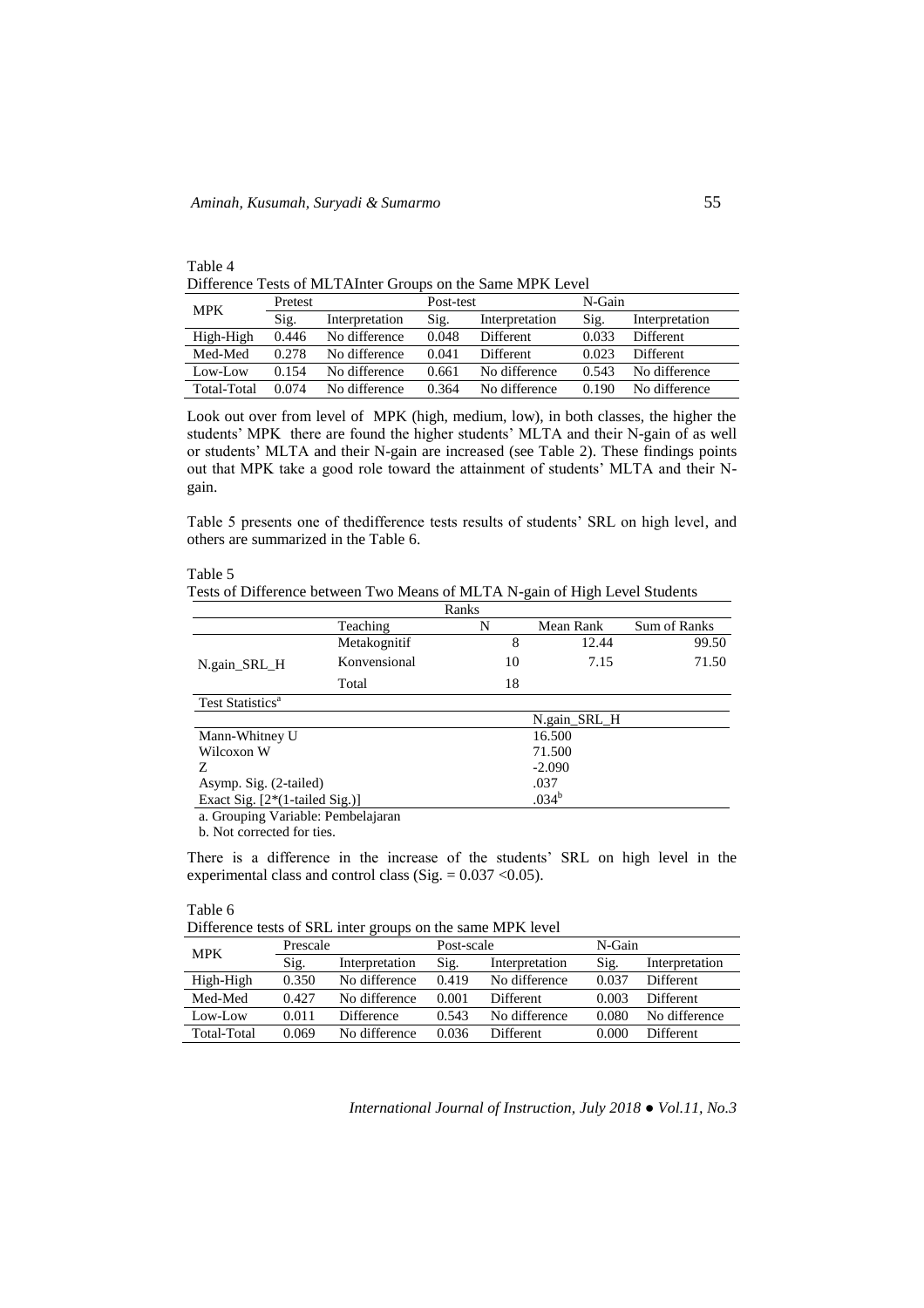In contrast to MLTA, the findings of SRL in Table 2 point out that in entirely students, there is difference grades of SRL of students in both classes and those grades were at fairly good grades (0.14% and 0.00% out of ideal score). Table 3 shows that on students of medium MPK, the attainment of SRL of students who were taught by MTL were better than students who were taught by conventional teaching

# **2) Interaction between Learning Approaches and MPK to MLTA**

Further analysis, by using tests of between-subjects effects, the study found that there was no interaction between teaching approaches and level of MPK toward students' MLTA, but there has been an interaction between teaching approaches and level of MPK toward students' SRL (Table 7 and Table 8).

Table 7 Tests of Between-Subjects Effects

| Dependent Variable: MLTA_Post-test |                         |    |             |          |      |  |  |  |
|------------------------------------|-------------------------|----|-------------|----------|------|--|--|--|
| Source                             | Type III Sum of Squares | df | Mean Square | F        | Sig. |  |  |  |
| Corrected Model                    | 3806.881 <sup>a</sup>   | 5. | 761.376     | 32.920   | .000 |  |  |  |
| Intercept                          | 60539.647               |    | 60539.647   | 2617.568 | .000 |  |  |  |
| Learning                           | 161.744                 |    | 161.744     | 6.993    | .010 |  |  |  |
| <b>MPK</b>                         | 3632.809                | 2  | 1816.405    | 78.536   | .000 |  |  |  |
| Learning * MPK                     | 59.319                  | 2  | 29.660      | 1.282    | .284 |  |  |  |
| Error                              | 1480.205                | 64 | 23.128      |          |      |  |  |  |
| Total                              | 63694.000               | 70 |             |          |      |  |  |  |
| Corrected Total                    | 5287.086                | 69 |             |          |      |  |  |  |
|                                    |                         |    |             |          |      |  |  |  |

a. R Squared = .720 (Adjusted R Squared = .698)

Table 7 shows that there is an influence of the learning approach to MLTA achievement(Sig. =  $0.010 < 0.05$ ). As previously tested, MLTA achievement differs between experimental class and control class occurs in high and middle level students. Besides that, there is also an influence of the students' MPK toward the MLTA achievement(Sig.  $= 0.000 < 0.05$ ). Noted that, there is no interaction between learningteaching approaches and MPK toward MLTA (Sig.  $= 0.284 > 0.05$ ).

#### Table 8

Tests of Between-Subjects Effects Dependent Variable: SRL\_Post-Scale

| Dependent variable. SKL FOSt-Scale |                                |    |             |          |      |  |
|------------------------------------|--------------------------------|----|-------------|----------|------|--|
| Source                             | <b>Type III Sum of Squares</b> | df | Mean Square | F        | Sig. |  |
| Corrected Model                    | $3910.989^a$                   | 5  | 782.198     | 5.396    | .000 |  |
| Intercept                          | 1444019.760                    |    | 1444019.760 | 9961.275 | .000 |  |
| Learning                           | 665.289                        |    | 665.289     | 4.589    | .036 |  |
| <b>MPK</b>                         | 2016.886                       | 2  | 1008.443    | 6.957    | .002 |  |
| Learning * MPK                     | 1428.657                       | 2  | 714.328     | 4.928    | .010 |  |
| Error                              | 9277.654                       | 64 | 144.963     |          |      |  |
| Total                              | 1503849.000                    | 70 |             |          |      |  |
| <b>Corrected Total</b>             | 13188.643                      | 69 |             |          |      |  |
|                                    |                                |    |             |          |      |  |

a. R Squared = .297 (Adjusted R Squared = .242)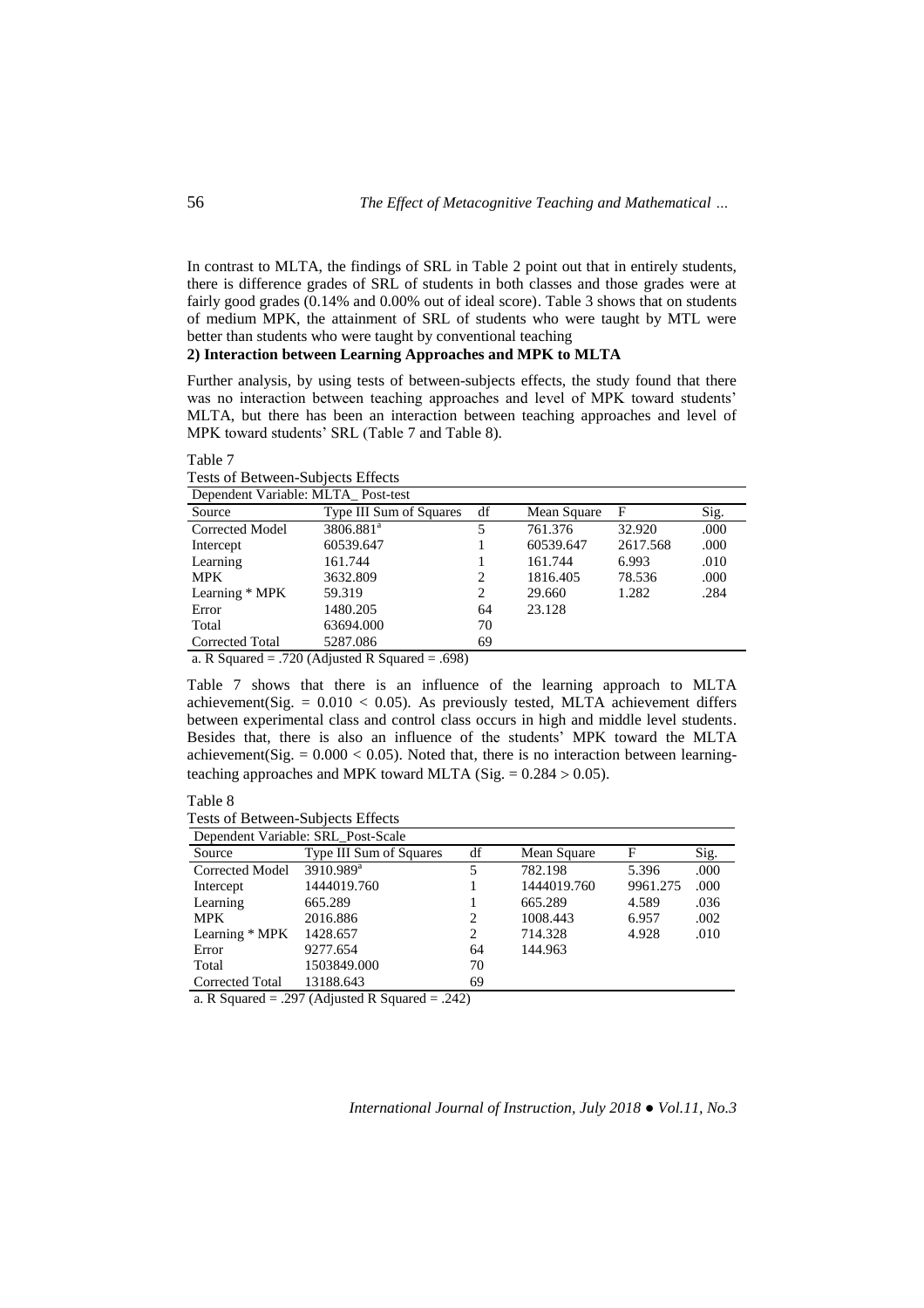From Table 8, it is found that there is an influence of the learning approach to SRL attainment (Sig.  $= 0.036 < 0.05$ ), beside there is an influence of students' MPK to SRL achievement. Also there is an interaction between the teaching approaches and the MPK toward the SRL (Sig. =  $0.010 < 0.05$ ).

The interaction patterns are shown in Figure 1 and Figure 2.



NoInteraction between learning approaches There is an interaction between Learning and MPK toward MLTA Figure 2 Approaches and MPK toward SRL

According to Figure 1, both in the metacognitive and conventional classes, the achievement of the highest MLTA is achieved by the groups of students with high MPK, followed by the groups of students with medium MPK, and the lowest has been achieved by the groups of students with low MPK. In contrast to the achievement of MLTA, metacognitive learning does not alter the sequence of achievement of students' SRL, whereas conventional learning results the medium group being under the low group in behavior of SRL (Figure 2).

## **3) Students' Difficulties on MLTA Tasks**

Students' post-test grades in each item of MLTA in both classes of teaching approaches are presented in Table 9.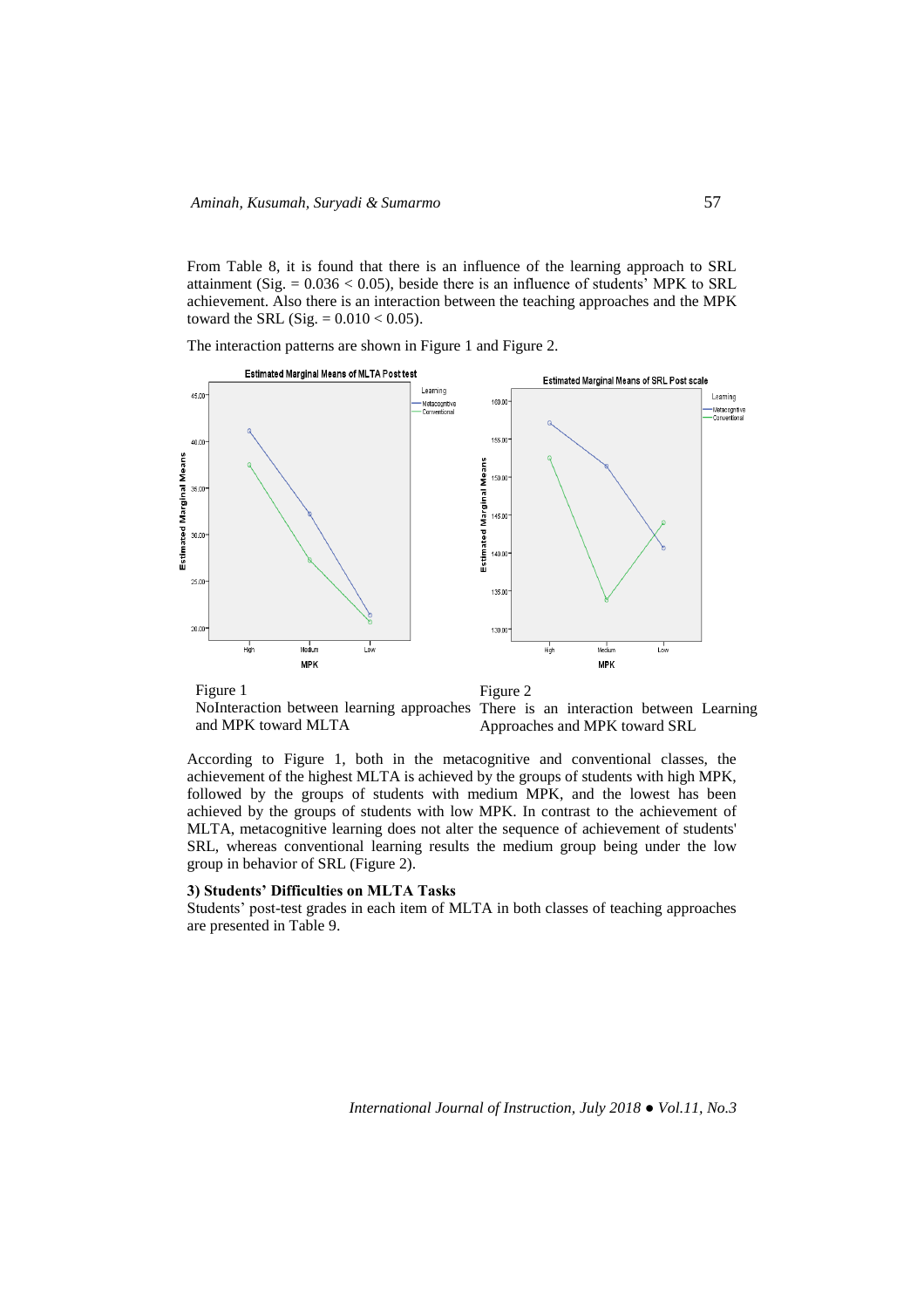| Table 9 |                                                   |  |
|---------|---------------------------------------------------|--|
|         | Students' grade of each item of MLTA on post-test |  |

|                            | ldeal | <b>MTL Class</b> |       |                                | <b>Conventional Class</b> |       |  |
|----------------------------|-------|------------------|-------|--------------------------------|---------------------------|-------|--|
| Indicator                  | Score |                  |       | Rank                           |                           |       |  |
| 1. Proportional reasoning  |       | 3 33             | 83 33 |                                | $\left(32\right)$         |       |  |
| Probabilistic reasoning    |       |                  | 1 3Q  |                                | 3 65                      | 45 50 |  |
| 3. Correlational reasoning |       | 42               |       |                                | 26                        | 56.62 |  |
| 4. Combinatorial reasoning |       | 539              | 6736  |                                | 5 94                      |       |  |
| 5. Generalization          |       |                  | -14   | ------------------------------ | O 1                       |       |  |
| Analogy                    |       |                  | 75 23 |                                |                           | 36    |  |
| 7. Mathematical proof      |       | 2.08             | 34.72 |                                |                           | 28.92 |  |
| Mean                       |       |                  |       |                                |                           |       |  |

On pretest, all students on both teaching approaches (MTL and conventional) realized difficulties in solving each item of MLTA (Table 9), and they were at very low grades, even there were no students can solve test item on mathematical proof. It was rational and understandable as students had not been taught the mathematics contents and processes. However, on post-test, the students who were taught by MTL and by conventional teaching still posed difficulties on solving MLTA on generalization, and mathematical proof.

# **DISCUSSION**

The results of the present study are different with findings of other studies that on MLTA and its normalized gain of students of experiment class (taught by innovative teaching) were better than that of students who were taught by conventional teaching (Sumarmoet al., 2012; Rohaeti et al., 2013; Setiawati, 2014). However, considering the quality of students' MLTA and its normalized gain, the findings of this study are similar to the findings of other studies namely at medium grade level (Sumarmo, 1987; Sumarmo, et al., 2012; Rohaeti, et al., 2013; Setiawati, 2014).

This finding is similar to the findings of other studies that MPK take a role to attainment of various mathematics abilities (Tandililing, 2010; Qohar and Sumarmo, 2013; Setiawati, 2014; Kurniawati, et al., 2014). This finding is in line with the nature of mathematics as a systematic discipline namely: mastering previous mathematics concepts well will help to attain better grades on the next mathematics contents and processes. Table 2 points out that on students of high and medium MPK, the attainment of MLTA and its N-gain of students who were taught by MTL are better than students taught who were by conventional teaching. However, there is no difference of MLTA and their N-gain of students of low MPK and of total.

On students of high and medium MPK, the N-gain of SRL of students who were taught by MTL is better than students who were taught by conventional teaching. The finding of SRL in this study is different with the findings of other studies (Rohaeti, et al., 2013) that there was no difference on SRL between studentstaught by innovative teaching and taught by conventional teaching. This finding is similar to the findings of other studies that SRL of experimental group students attained better grade of SRL than that of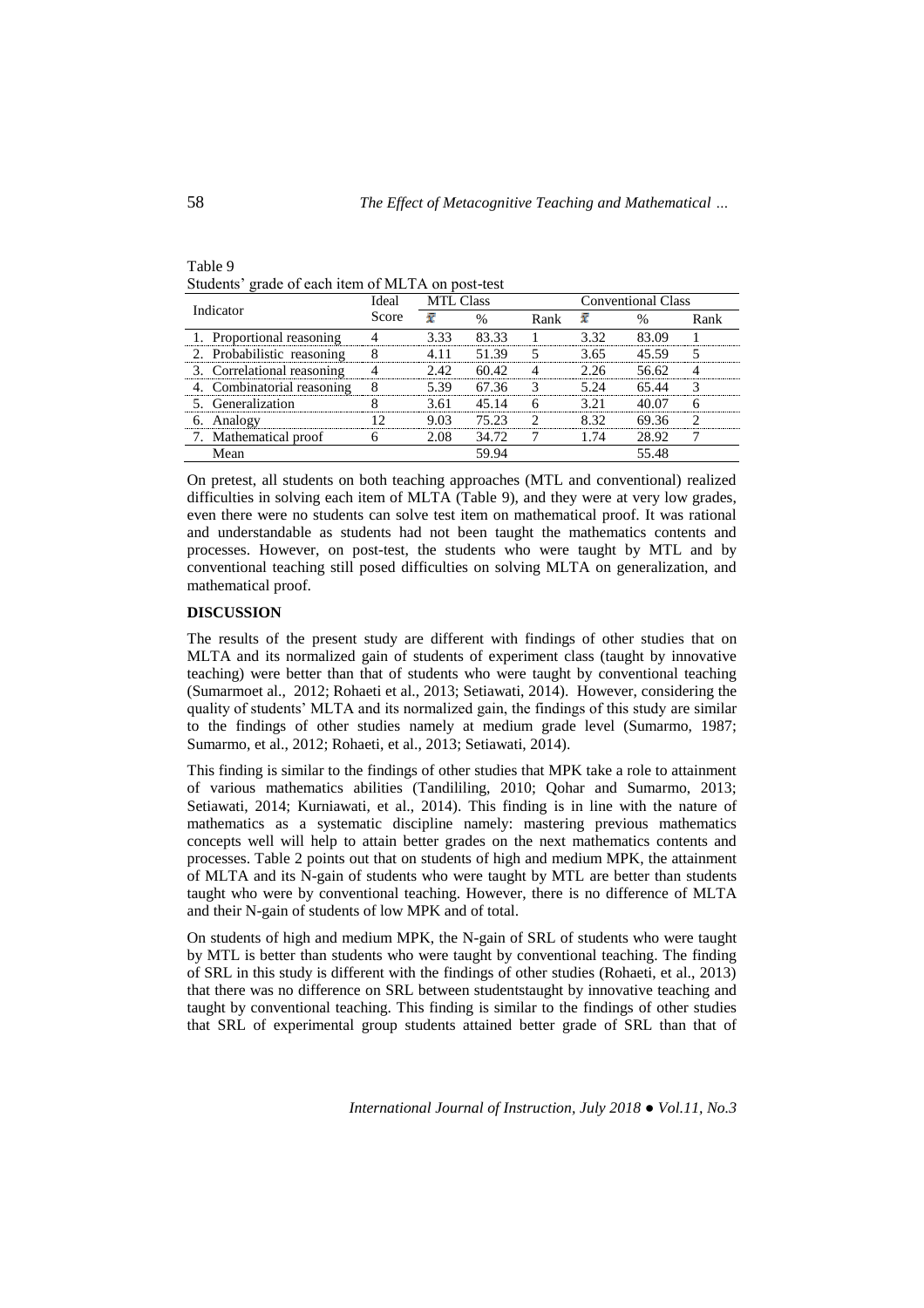students who were taught by conventional teaching (Fahinu, 2007; Ratnaningsih, 2007; Qohar and Sumarmo, 2013).

The result provides an illustration that the two lessons did not change the sequence of students' MLTA. It also appears that in each pair of equal groups, the group of students of the metacognitive class is higher than the conventional class. In accordance with the previous test results, although the students' scores in the metacognitive class are higher, the difference is not significant, whereas the MPK differs significantly. This shows the absence of interaction between learning with MPK in the achievement of MLTA.

For students in both classes, the most difficult item was about mathematical proof. This finding is in line with findings of some studies on tertiary students (Maya &Sumarmo, 2011; Yerizon, 2011) and similar to the results of a survey conducted in Indonesia in 1999 (Suryadi, 2012). It is reported that math activities that are deemed difficult by students to learn and by teachers to teach them include justification or proofing, problem solving which requires mathematical reasoning, finding generalizations or conjectures, and finding relationships between data or facts given. Furthermore, the difficulty of mathematical proofing is a common symptom, because even in college, as revealed by Moore (Wahyudin, 2012), proofing is an area that is very difficult for students. This difficulty of mathematical proofing can be caused by students having difficulty using and exploring information, extracting hidden facts, seeing relation to other concepts, making conjectures, making assumptions and investigating the consequences, or justifying results.

### **CONCLUSION**

Based on the findings and discussion, the study draws some conclusions as follows. In entirely students, there are no difference grades of mathematical logical thinking ability and its normalized-gain between students who were taught by metacognitive teachinglearning and students who were taught by conventional learning. Nevertheless, on students with high and medium of mathematical prior knowledge, on mathematical logical thinking ability and its normalized gain, students who were taught by metacognitive teaching-learning got higher grade than students who were taught by conventional teaching. Like that, in entirely students and in each level of mathematics prior knowledge (high, medium, and low), there are different grades of self-regulated learning between students who were taught by metacognitive teaching-learning and students who were taught by conventional learning. The students' SRL is at fairly good grades.

There is no interaction between learning approaches and mathematical prior knowledge on the students' mathematical logical thinking ability, and there is an interaction between learning approaches and mathematical prior knowledge on self-regulated learning. There is no single or certain mathematics teaching approach which is able to guarantee to attain students' higher grade MLTA. However, with any teaching approach, teacher should accustomed students to pose metacognitive questions to their-selves, and then they attempt to answer the questions or to solve the problems together with relevant reasons. By these continuous activities, students' MLTA is expected to increase gradually.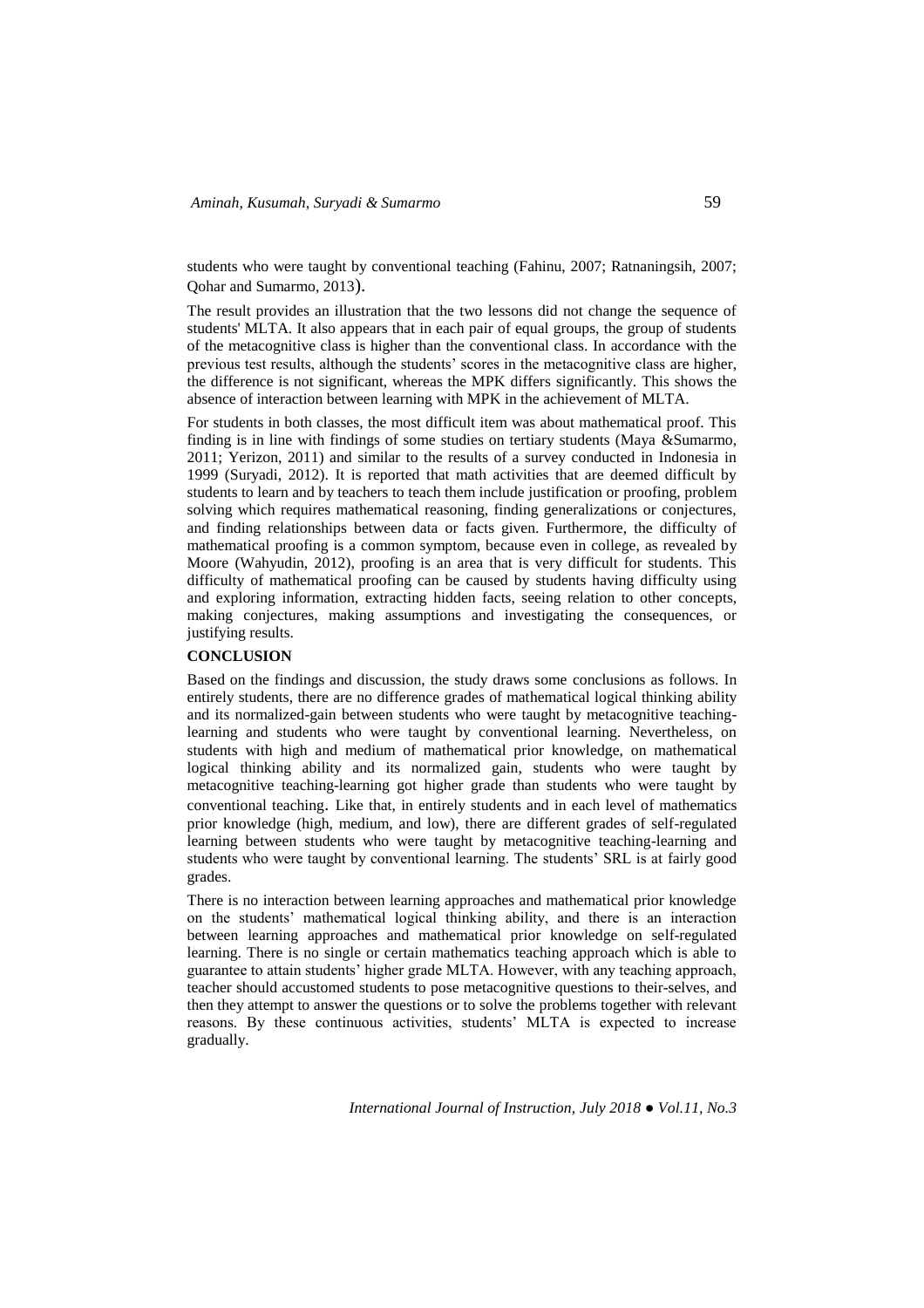60 *The Effect of Metacognitive Teaching and Mathematical …*

## **REFERENCES**

Aminah, M. (2011). The potency of metacognitive learning to foster mathematical logical thinking*.Proceeding International Seminar and the Fourth National Conference on Mathematics Education 2011.Yogyakarta State University,* July 21-23, 345-356.

Albrecth, K. (1984). *Brain building*. New Jersey: Prentice-Hall, Inc.

Batanero, C., Godino, J. D., &Pelayo, V.N.(1997). Combinatorial reasoning and its assessment. In Gal, I., Garfield, J. B. (Eds.). *The Assessment Challenge in Statistics Education.* Ios Press, 239-252.

Fahinu (2007).*Enhancing students' mathematical critical thinking ability and selfregulated learning through generative learning.*(Doctoral Dissertation, Indonesia University of Education).

Jayadipura, Y. (2014). *Enhancing mathematical critical thinking ability and selfregulated learning of junior high school students throughrealistic mathematics education.*(Doctoral Dissertation, Indonesia University of Education).

Kemendikbud. (2012). *Ministry of Education and Culture of the Republic of Indonesia*.*Curriculum 2013 primary and secondary education*.

Kinard, J. T. Sr. & Kozulin, A. (2008).*Rigorous mathematical thinking. Conceptual formation in the mathematics clasroom*. Cambridge: Cambridge University Press.

Kurniawati, L., Kusumah, Y. S., Sumarmo, U., & Sabandar, Y. (2014). Enhancing students' intuitive-reflective thinking ability through problem-based learning with hypnoteachingmethod. *Journal of Education and Practice*. Vol. 5, No. 36,130-135.

Leongson, J. A. & Limjap, A.A. (2003). *Assessing the mathematics achievement of college freshmen using Piaget's logical operations*. Paper presented at Hawaii International Conference on Education in Waikiki, January 2003.

Markovits, H. & Barrouillet, P. (2004). Introduction: why is understanding the development of reasoning important? In Evans, J.B.T. et al. (Eds). *Thinking and Reasoning. Special Issue Development and Reasoning*. Psychology Press: Taylor & Francis Group, 113-121.

Maya, R. & Sumarmo, U. (2011). Mathematical understanding and proving abilities: experiment with undergraduate student by using modified Moore learning approach. *Journal on Mathematics Education.*Vol. 2 No. 2, 231-250.

Mubark, M. M. (2005). *Mathematical thinking and mathematical achievement of students in the year 11 scientific stream in Jordan*. (Doctoral Dissertation, University of Newcastle).

Muin, A. (2005). *Improving mathematical higher-order thinking ability of high school students through metacognitive approach*. (Thesis, Indonesia University of Education).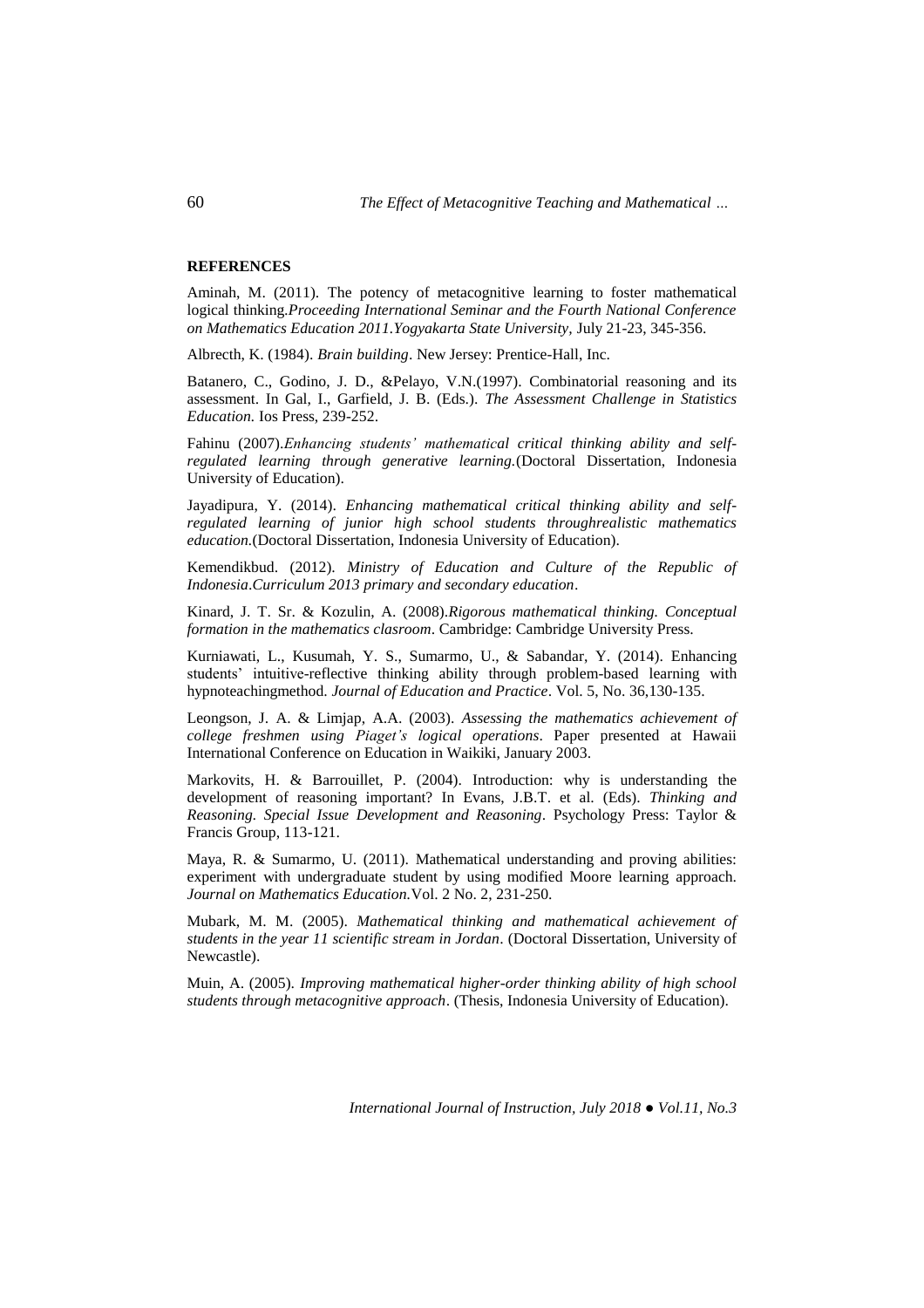NCTM (National Council of Teachers of Mathematics). (2000). *Principles and standards for schools mathematics*. Reston, VA: NCTM Inc.

Nindiasari, H., Kusumah, Y. S., Sumarmo, U., & Sabandar, Y. (2014). Metacognitive approach in improving mathematical reflective thinking ability. *Edusentris JurnalIlmu Pendidikandan Pengajaran*, Vol. 1. No. 1, 67-82.

Pape, S. J., Bell, C.V., & Yetkin, I. E. (2003). Developing mathematical thinking and self-regulated learning: a teaching experiment in a seventh-grade mathematics clasroom*. Educational Studies in Mathematics.*Vol. 53 No. 3, 179-202.

Permendiknas.(2006).*Regulation of the Minister of National Education no. 23 of 2006 on content standards and competency standards of primary and secondary education graduates.*

Qohar, A. & Sumarmo, U. (2013). Improving mathematical communication ability and self-regulated learning of junior high students by using reciprocal teaching. *International Journal of Mathematics Education*, *IndoMS-JME*, Vol. 4. No.1, 59-74.

Rahimirad, M. & Zare-ee, A. (2015). Metacognitive strategy instruction as a means to improve listening self-efficacy among Iranian undergraduate learners of English.*International Journal of Instruction*. Vol.8, No.1, 117-132.

Ratnaningsih, N. (2007). *Effect of contextual learning on mathematical critical and creative thinking ability and self-regulated learning of high school students.* (Doctoral Dissertation, Indonesia University of Education).

Rohaeti, E. E., Budiyanto, A. M, & Sumarmo, U. (2014). Enhancing students' mathematical logical thinking ability and self-regulated learning through problem based learning. *International Journal of Education*. Vol.8, No. 1, 54-63.

Sezen, N. & Bulbul, A. (2011).A scale on logical thinking abilities. *Procedia Social and Behavorial Sciences*, 15, 2476-2480.

Sugandi, A. I. (2010). *Developing higher thinking skills of high school students through problem-based learning with JIGSAW co-operative learning setting*. (Doctoral Dissertation, Indonesia University of Education).

Setiawati, E. (2014). *Improving mathematical communication and reasoning ability and self-regulated learning of junior high school students through problem-based learning*.(Doctoral Dissertation, Indonesia University of Education).

Sumarmo, U. (1987). *Mathematicalunderstanding and reasoning ability of high school students connected with student logical reasoning ability and some elements of teaching and learning process.*(Doctoral Dissertation, Indonesia University of Education).

Sumarmo, U., Hidayat, W., Zulkarnaen, R., Hamidah, & Sariningsih, R. (2012).Developing the ability and disposition of logical, critical, and creative thinking of high school students through problem-based learning and think-talk-write strategy.*JurnalPengajaran MIPA*, Vol. 17, No.1, 17-33.